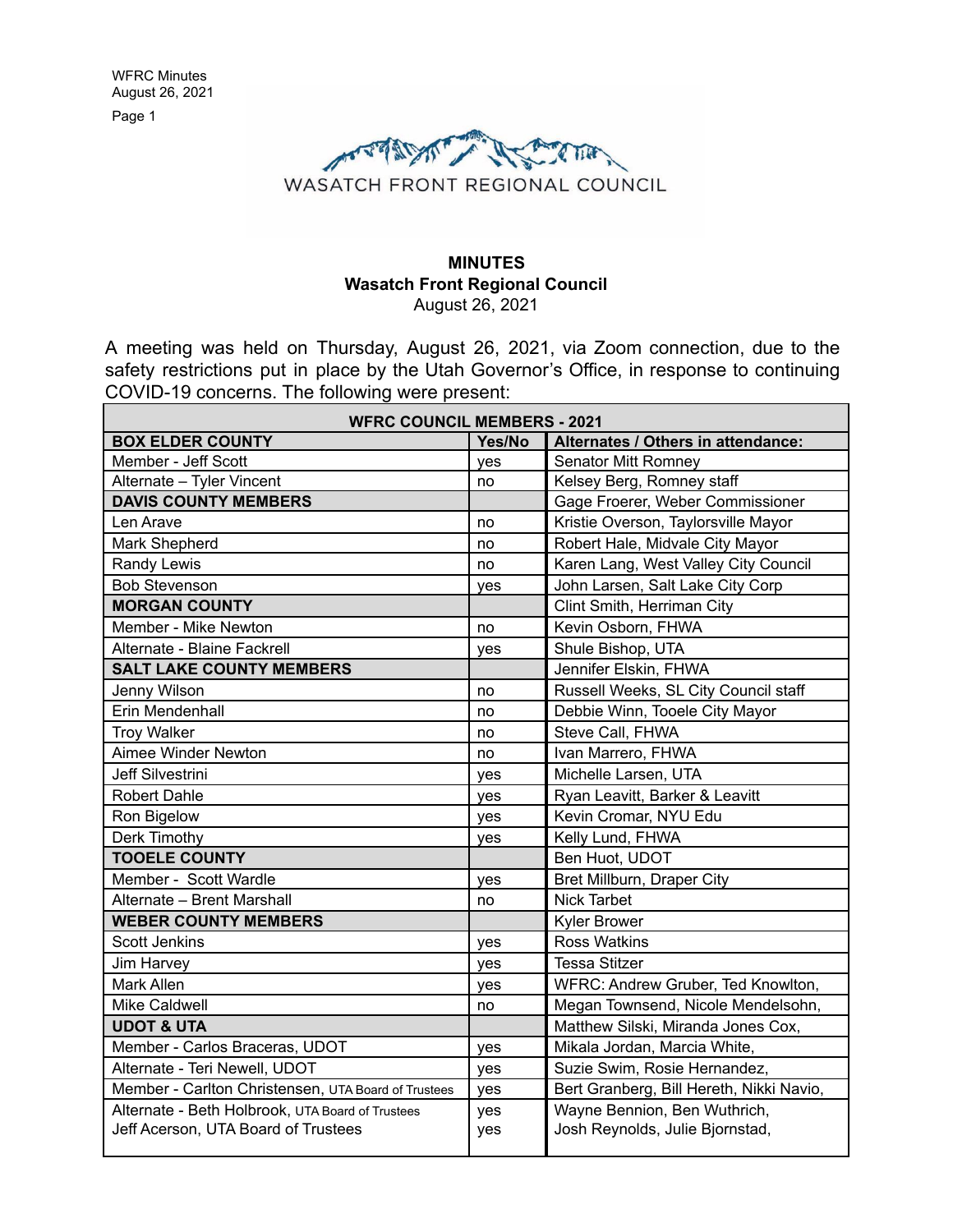Page 2

| <b>NON-VOTING MEMBERS</b>                     |            | Lauren Victor, Chad Worthen,             |
|-----------------------------------------------|------------|------------------------------------------|
| Lorene Kamalu - Utah Association of Counties  | <b>ves</b> | Amber Gonzales, Kurt Mower,              |
| Dawn Ramsey - Utah League of Cities and Towns | ves        | Jory Johner, Hugh Van Wagenen,           |
| Ari Bruening - Envision Utah                  | ves        | Ned Hacker, Kip Billings, Andrea Pearson |
| Wayne Harper - State Senate                   | <b>ves</b> | Jeannie Lambert, WFRC/Penna Powers       |
| Mike Schultz - State House of Representatives | no         | Justin Smart, WFRC/Penna Powers          |
| Laura Hanson - State Planning Coordinator     | no         | Rob Jolley, WFRC/RRJ Consulting          |

#### **Welcome [00:00:04]**

At 2pm, Council Chair Mayor Jeff Silvestrini welcomed the Wasatch Front Regional Council members and guests and introductions were made via roll call.

## **1. Consent Agenda [00:01:53]**

## **1a. ACTION: Minutes and Financial Statements**

Commissioner Jeff Scott made a motion to approve the minutes of the WFRC meeting held May 27, 2021, the Financial Statements for May and June 2021, and the current Budget/Expenditure Report. UTA Trustee Carlton Christensen seconded the motion. The minutes and financial statements were accepted unanimously.

#### **2. Chair Report [00:03:20]**

## **2b. WFRC FY21 Activities and Accomplishments Report**

WFRC Executive Director Andrew Gruber presented the FY21 Activities & Accomplishments Report. In August 2020, the Wasatch Front Regional Council adopted goals and priorities for FY21 that provided direction for the agency regarding areas of focus for the upcoming year. The FY21 Activities & Accomplishments Report provides an overview of how WFRC met those goals.

#### **4. Regional Growth Committee (RGC) [00:15:40]**

Mayor Dawn Ramsey, RGC Chair, briefly reviewed the outcomes of the Regional Growth Committee (RGC) meeting held on August 19, 2021.

#### **4a. Statewide Policy Conversations and Wasatch Choice**

Mayor Ramsey discussed the policy concepts being considered by two state commissions - the Economic Opportunity Commission and the Commission on Housing Affordability. While the two commissions are working on different core issues, they both are exploring how improvements can be made via coordination with other planning elements such as infrastructure, housing, economic development, and open space. The alignment between these issues has been at the heart of the work of WFRC and is embodied in the Wasatch Choice Regional Vision. **[00:21:11]** Commissioner Gage Froerer provided some further information on the Economic Opportunity Commission. **[00:23:27]** Ted Knowlton, WFRC, presented results of a survey that identified policy ideas that would have the most beneficial impact on these planning elements.

#### **2a. Federal infrastructure legislation: Senator Mitt Romney [00:32:05]**

Mayor Silvestrini welcomed US Senator Mitt Romney to the Council meeting. Senator Romney provided an overview of the Infrastructure Investment and Jobs Act (IIJA), the path forward for the final passage of the bill, and what the IIJA would mean for transportation funding in Utah.HR 3684, the *Infrastructure Investment and Jobs Act* (IIJA), formerly known as the Bipartisan Infrastructure Framework (BIF), originated out of month-long negotiations between the White House and a bipartisan group of Senators, including Senator Romney. It passed out of the Senate last week with a vote of 69-30 and now awaits action from the US House of Representatives. The \$1.2 trillion bill provides over \$550 billion in new spending for core infrastructure programs and is anchored with the five-year reauthorization of surface transportation programs as it includes the transportation reauthorization bills that were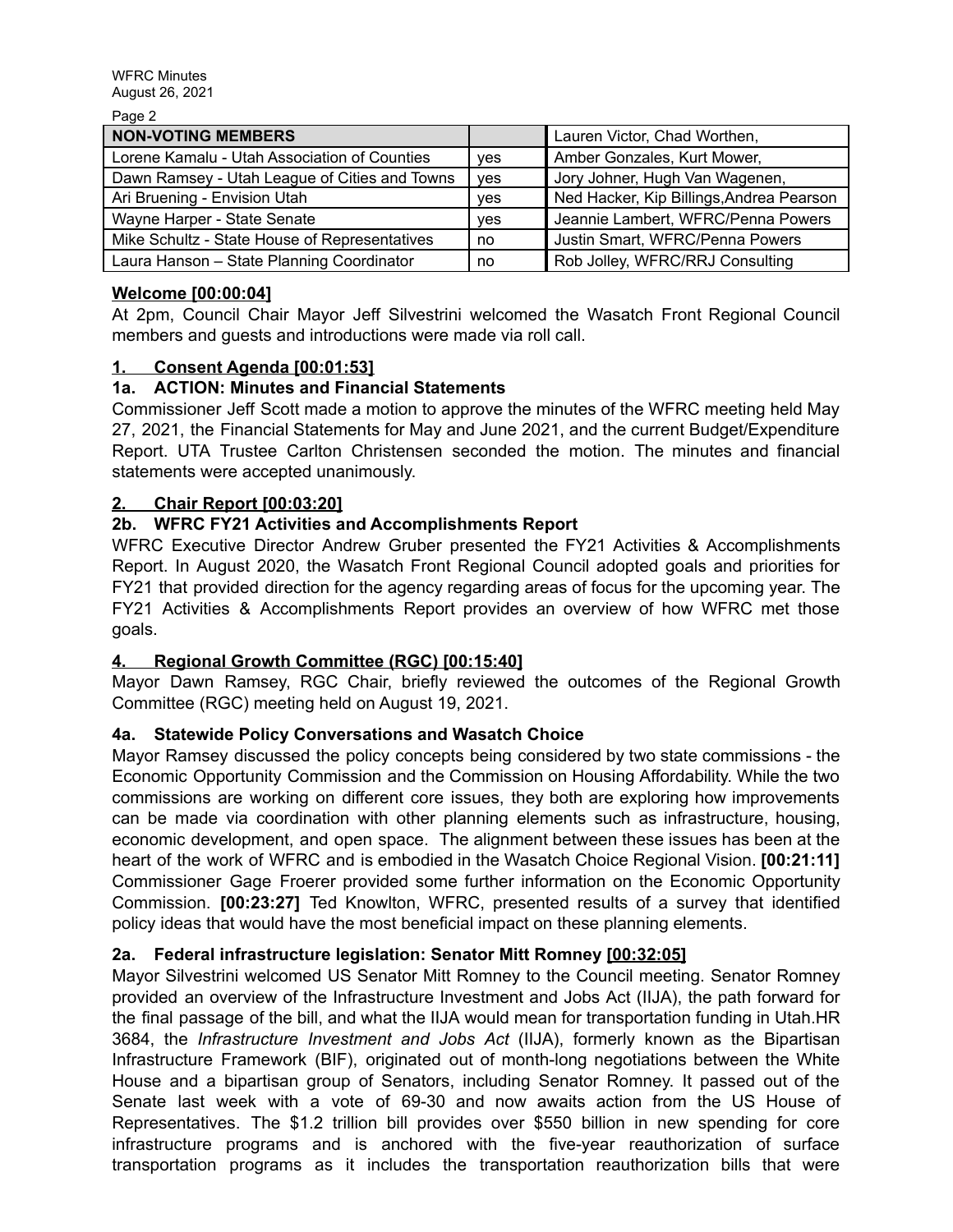Page 3

previously developed and adopted by the Senate Environment and Public Works Committee and Commerce Committee, along with the Energy Infrastructure Act and the Drinking Water and Wastewater Infrastructure Acts. If ultimately adopted, this legislation will provide significant and stable infrastructure funding over the next five years, to Utah and the nation.

#### **3. Public Comment [00:49:27]**

Mayor Silvestrini opened the meeting for public comment. There were no comments.

## **4. Regional Growth Committee (RGC)**

## **4b. Wasatch Choice fall outreach [00:49:50]**

Given that Mayor Ramsey was unable to remain for the rest of this meeting, Mayor Silvestrini introduced Julie Bjornstad, WFRC, who outlined this fall's planned Wasatch Choice workshops. These workshops are the next step in development of the Regional Transportation Plan. The key objective for these events is developing the "preferred scenario" of transportation projects in the 2023-2050 Regional Transportation Plan. WFRC, the Utah Department of Transportation (UDOT), and the Utah Transit Authority (UTA) are hosting the workshops to update the Wasatch Choice Regional Vision, a collaborative effort of communities and many other partners over the past few years. These workshops are specifically designed for local government leaders mayors/commissioners, council members, planning commissions, and key staff and all feedback is welcome.

Key workshop discussions are anticipated to include:

- Feedback and input on road, transit, and active transportation projects needed now or in the coming decades;
- Changes to communities and transportation behavior that may arise from new technologies, the legacy of the pandemic, and other disruptive forces; and
- How transportation projects, land uses, and economic development can be more responsive to these disruptive forces.

# **4c. Regional Transportation Plan (RTP) amendments [00:55:14]**

# **i. ACTION: RTP amendment process update**

Mayor Silvestrini turned the time to Jory Johner, WFRC, who reviewed two proposed modifications to the Regional Transportation Plan (RTP) amendment process.In summary, two changes are proposed:

- 1. When WFRC amends the RTP, WFRC staff consults with the Federal Highway Administration (FHWA) about the amendment. However, the written RTP Amendment Process does not reflect that consultation. The proposed modification to the process would codify that the consultation is required to occur.
- 2. Changes to Wasatch Choice "Centers" are currently listed as "Level 2" amendments, requiring action by RGC. The proposed modification to the process would provide more flexibility by making changes to these centers "Level 1" amendments, made by staff in consultation with the affected communities.

**[01:00:14]** Mayor Silvestrini asked if there were questions or comments regarding the changes to the amendment process. There were none. The Mayor entertained a motion to approve the modified process for amending the Regional Transportation Plan. Commissioner Jim Harvey made the motion and Commissioner Bob Stevenson seconded. The motion passed unanimously.

#### **ii. ACTION: Amendment #3 to the 2019-2050 RTP [01:00:52]**

Mr. Johner then presented the proposed Amendment Number 3 to the 2019-2050 RTP. These proposed amendments were presented to and approved by the Regional Growth Committee in May, and subsequently released for public comment and review. They are now back before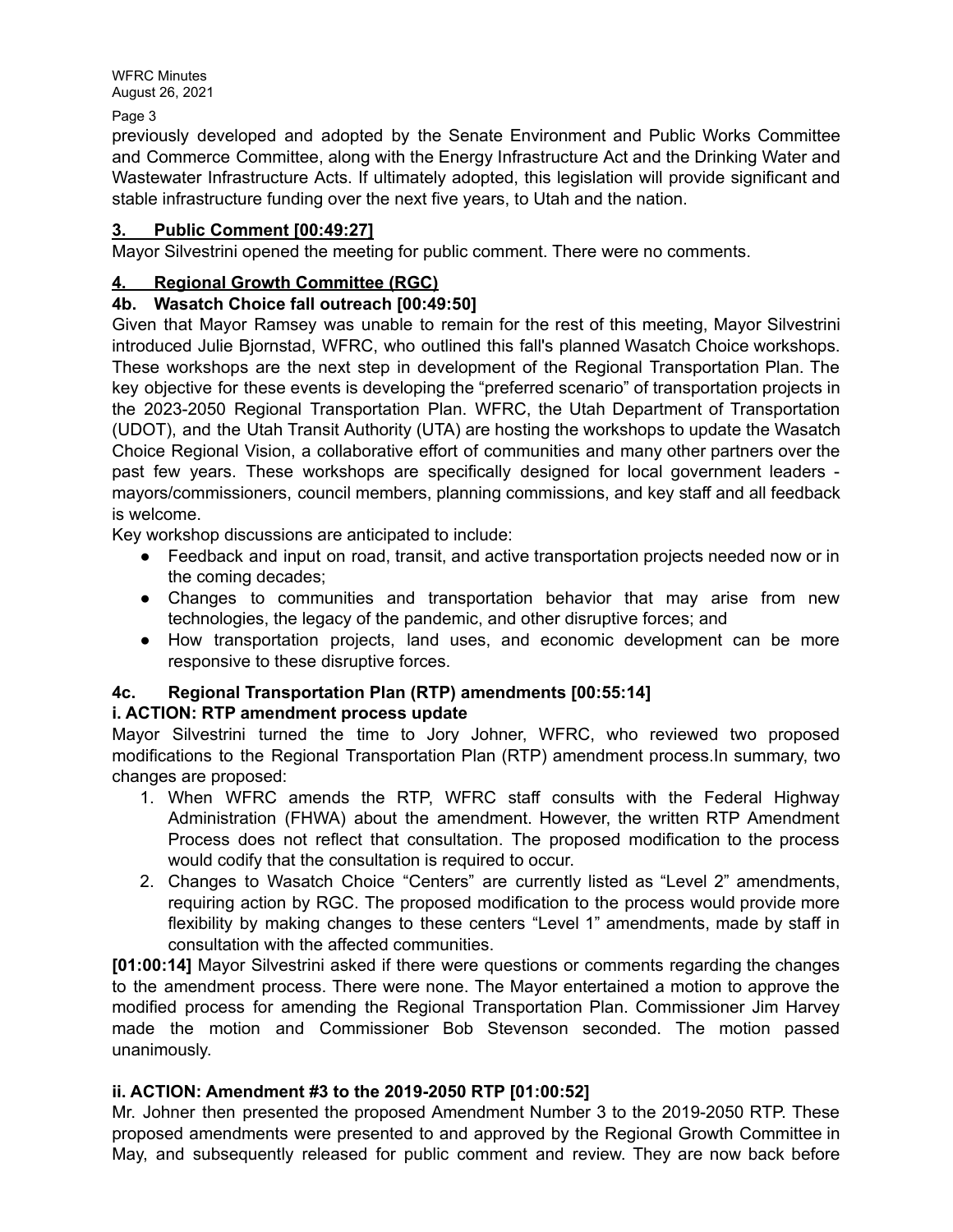Page 4

RGC for final approval. No changes have been made to the proposed amendments from what RGC reviewed in May (with the exception of a modification to one "Level 1" amendment that does not require RGC action, as explained below). The projects within this amendment have received the following review:

- Technical Advisory Committees (TACs) on April 28, 2021,
- RGC meeting on May 20, 2021,
- Box Elder, Weber, Davis and Salt Lake County Councils of Governments (COGs) in May and June 2021, and
- A formal 30-day public review and comment period was held from June 26 through July 31, 2021 with two public open houses.

The only modification from what RGC reviewed in May was changing the extent (length) of the "3 Gate Rail Trail" near Hill AFB. The action requested today is to make a recommendation to the Regional Council to adopt the "Level 3 - Full Amendment" projects into the 2019-2050 RTP. Amendment 3 includes a total of 22 projects:

- 13 Level 3 (full amendment of regionally significant projects) requests, 11 from UDOT and two from UTA;
- Eight Level 2 (board modifications of non-regionally significant projects) requests, one each from Brigham City, Draper, Sandy, and Murray, and two each from South Weber and West Jordan; and
- One Level 1 (staff modification) request from the Military Installation Development Authority (MIDA).

**[01:06:33]** Mayor Silvestrini asked if there were questions or comments regarding amendment #3. There was one comment and some discussion. The Mayor entertained a motion to approve the Level 3 - Full Amendment projects and the air quality conformity determination as found in Draft Air Quality Memorandum 40 for Amendment Number 3 to the 2019-2050 RTP.Commissioner Bob Stevenson made the motion and Commissioner Lorene Kamalu seconded. The motion passed unanimously.

# **5. Transportation Coordinating Committee (Trans Com) [01:12:50]**

Commissioner Jim Harvey, Trans Com Vice-chair, informed the Council of the items that were discussed in the Trans Com meeting held on June 17, 2021.

## **5a. Report on Board Modifications to the 2021-2026 Transportation Improvement Program (TIP)**

Ben Wuthrich, WFRC, presented information regarding requests to modify the current 2021-2026 TIP. The modification required action from Trans Com (since WFRC was not meeting) and the UDOT Transportation Commission but did not require a new air quality conformity analysis or a 30-day public comment period. The modification and approved resolution have been included in the meeting materials.

# **5b. ACTION: Board Modifications to 2021-2026 TIP [01:16:55]**

Mr. Wuthrich reported that WFRC has received several requests to modify the current 2021-2026 TIP with the list of projects included in the meeting materials. Mr. Wuthrich briefly discussed each project. **[01:17:48]** Commissioner Jim Harvey made a motion to approve the resolution to modify the 2021-2026 TIP as requested. Councilmember Clint Smith seconded the motion and the voting was unanimous in the affirmative.

# **5c. ACTION: Approve 2022-2027 TIP [01:18:30]**

Mr. Wuthrich presented information regarding the 2022-2027 Transportation Improvement Program (TIP) for approval. A draft 2022-2027 TIP was reviewed by Trans Com in June (as delegated by the Regional Council) and made available for public review. An analysis of the TIP completed by WFRC staff shows that the 2022-2027 TIP conforms to the state air quality plans.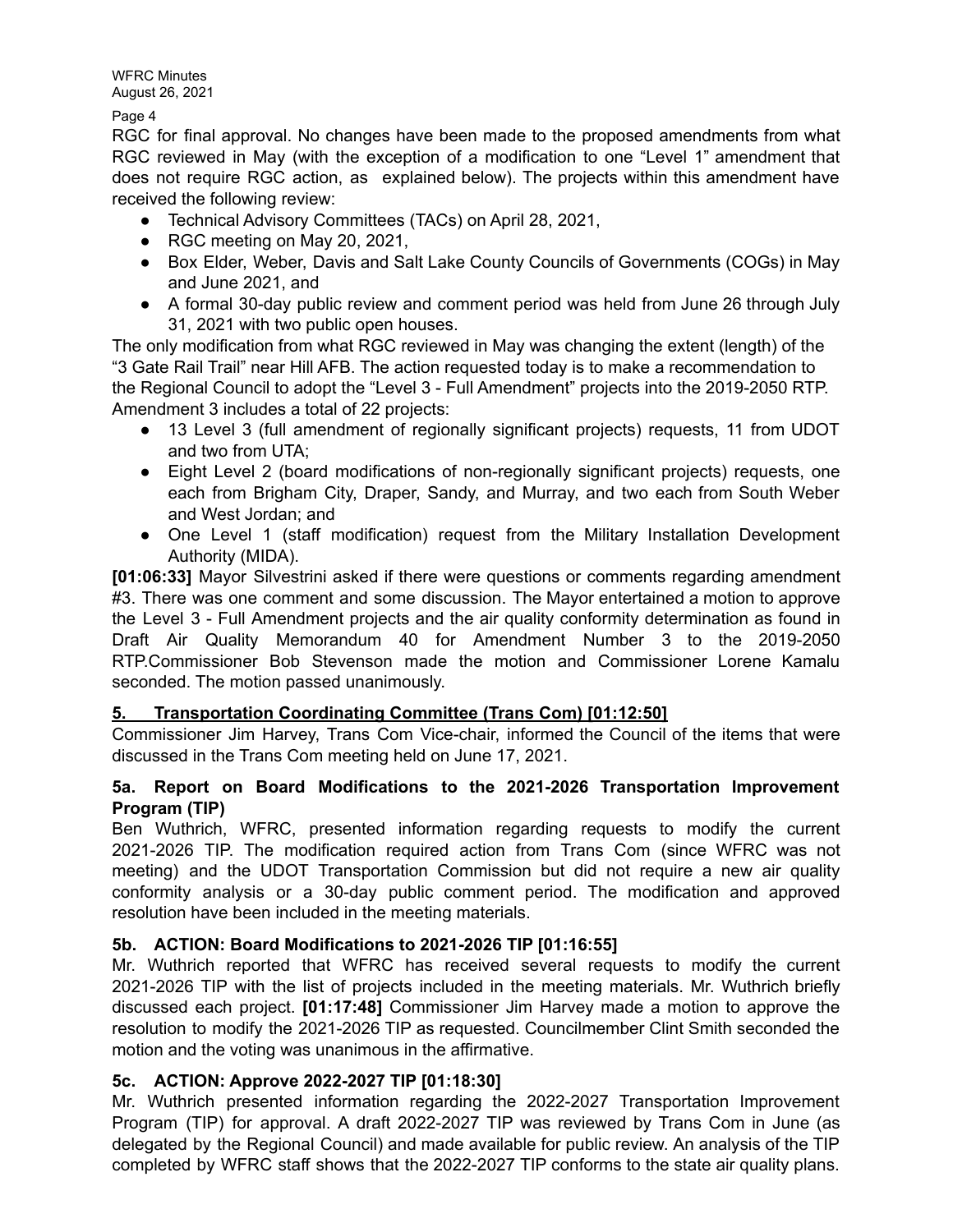Page 5

The public comment period extended from June 26 through July 31, 2021. A list of all the comments and respective responses has been compiled, and a summary of the comments and responses is included in the meeting materials. **[01:22:22]** Commissioner Jim Harvey moved to approve the 2022-2027 TIP as requested. Commissioner Bob Stevenson seconded the motion and the voting was unanimous in the affirmative.

# **5d. ACTION: Self-Certification of Planning Process [01:26:46]**

Commissioner Harvey introduced Wayne Bennion, WFRC. Mr. Bennion directed attention to the draft Resolution for the Urban Transportation Planning Process Certification exhibit information, and stated that each year when the Regional Council approves the Transportation Improvement Program, WFRC and UDOT also need to certify that the transportation planning process meets all federal planning requirements. The staff at WFRC, UDOT, and UTA have worked together to confirm that the federal requirements are being met.

Mr. Bennion also mentioned that this year a federal team also conducted a review of WFRC's joint planning process. Such a review occurs at four-year intervals for each metropolitan planning organization across the country. The final report for this review will be provided to the Council in October. **[01:02:57]** Commissioner Jim Harvey made a motion that the resolution be approved as presented. Councilmember Clint Smith seconded the motion and the voting was unanimous in the affirmative.

# **6. Reports [01:38.17]**

# **6a. WFRC Funding Opportunities for Local Governments**

The Wasatch Front Regional Council administers six programs that provide resources for local governments, totaling approximately \$40 million annually. These programs include:

- Surface Transportation Program (STP)
- Congestion Mitigation Air Quality (CMAQ)
- Transportation Alternatives Program (TAP)
- Transportation and Land Use Connection (TLC)
- Wasatch Front Economic Development District (WFEDD)
- Community Development Block Grant (CDBG)

WFRC staff (Wayne Bennion, Ben Wuthrich, Megan Townsend, and Marcia White) briefly described these programs, to increase awareness of funding and resource opportunities, as well as to encourage efficiency and coordination among the programs for applicants.

# **6d. Executive Director's Report [01:52:20]**

Andrew Gruber, WFRC, discussed the WFRC Statement of Principles on Equity and Access to Opportunities. A little over a year ago WFRC made a "statement on racial justice, equity, and access to opportunities." In May, the WFRC Council adopted a goal to "promote inclusive engagement in transportation planning processes and equitable access to affordable and reliable transportation options." In furtherance of WFRC's ongoing commitment to that goal, we have prepared this draft statement. WFRC would appreciate your review and any feedback. There were no questions or comments. **[01:56:15]** Mr. Gruber also recognized Matthew Silski, GIS Analyst, for 5 years of service at WFRC.

# **6b. Wasatch Front Economic Development District (WFEDD) update [01:58:34]**

Mayor Silvestrini stated that since Commissioner Gage Froerer, WFEDD Chair, provided his report earlier in the meeting, as part of the Regional Growth Committee report, this Item number was addressed earlier.

# **6c. Active Transportation Committee (ATC) update [01:58:00]**

Mayor Silvestrini turned the time to Mayor Jo Sjoblom for an update on Active Transportation. Mayor Sjoblom provided a video of her report. It was informative and amusing.